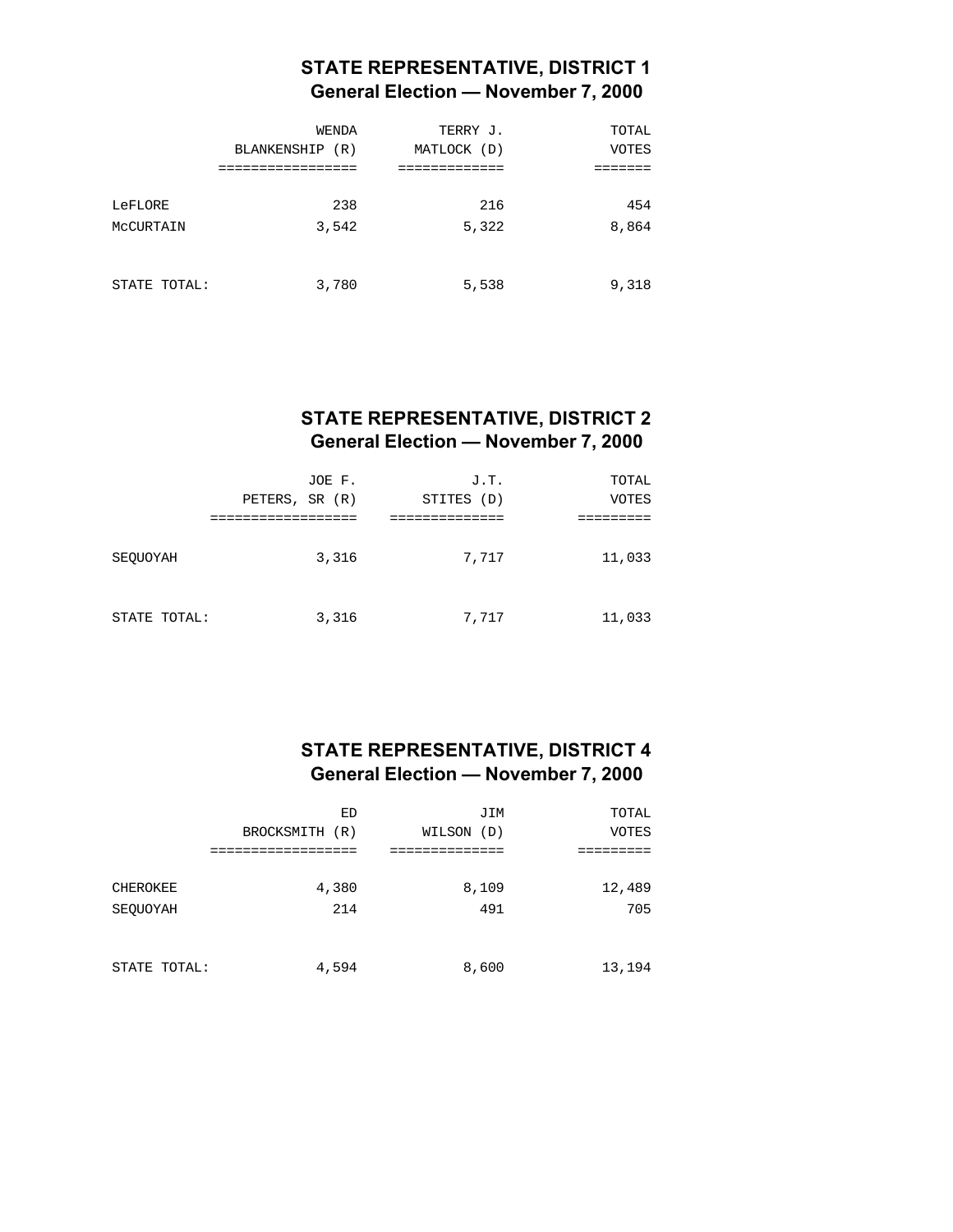### **STATE REPRESENTATIVE, DISTRICT 6 General Election — November 7, 2000**

|               | JIM<br>DEMBOWSKI (R) | <b>JOE</b><br>EDDINS (D) | TOTAL<br><b>VOTES</b> |
|---------------|----------------------|--------------------------|-----------------------|
|               |                      | ========                 |                       |
| CRAIG         | 1,752                | 3,558                    | 5,310                 |
| MAYES         | 456                  | 896                      | 1,352                 |
| <b>ROGERS</b> | 3,331                | 4,221                    | 7,552                 |
| STATE TOTAL:  | 5,539                | 8,675                    | 14,214                |

# **STATE REPRESENTATIVE, DISTRICT 7 General Election — November 7, 2000**

|              | JULIAN LEON | LARRY D.    | TOTAL  |
|--------------|-------------|-------------|--------|
|              | COOMBES (R) | ROBERTS (D) | VOTES  |
|              |             |             |        |
| OTTAWA       | 3,045       | 8,065       | 11,110 |
| STATE TOTAL: | 3,045       | 8,065       | 11,110 |

#### **STATE REPRESENTATIVE, DISTRICT 8 General Election — November 7, 2000**

| PAUL R.     | LARRY D. | TOTAL  |
|-------------|----------|--------|
| HOLLRAH (R) | RICE (D) | VOTES  |
|             |          |        |
|             |          |        |
| 1,405       | 6,216    | 7,621  |
| 891         | 1,566    | 2,457  |
| 1,837       | 1,850    | 3,687  |
|             |          |        |
|             |          |        |
| 4,133       | 9,632    | 13,765 |
|             |          |        |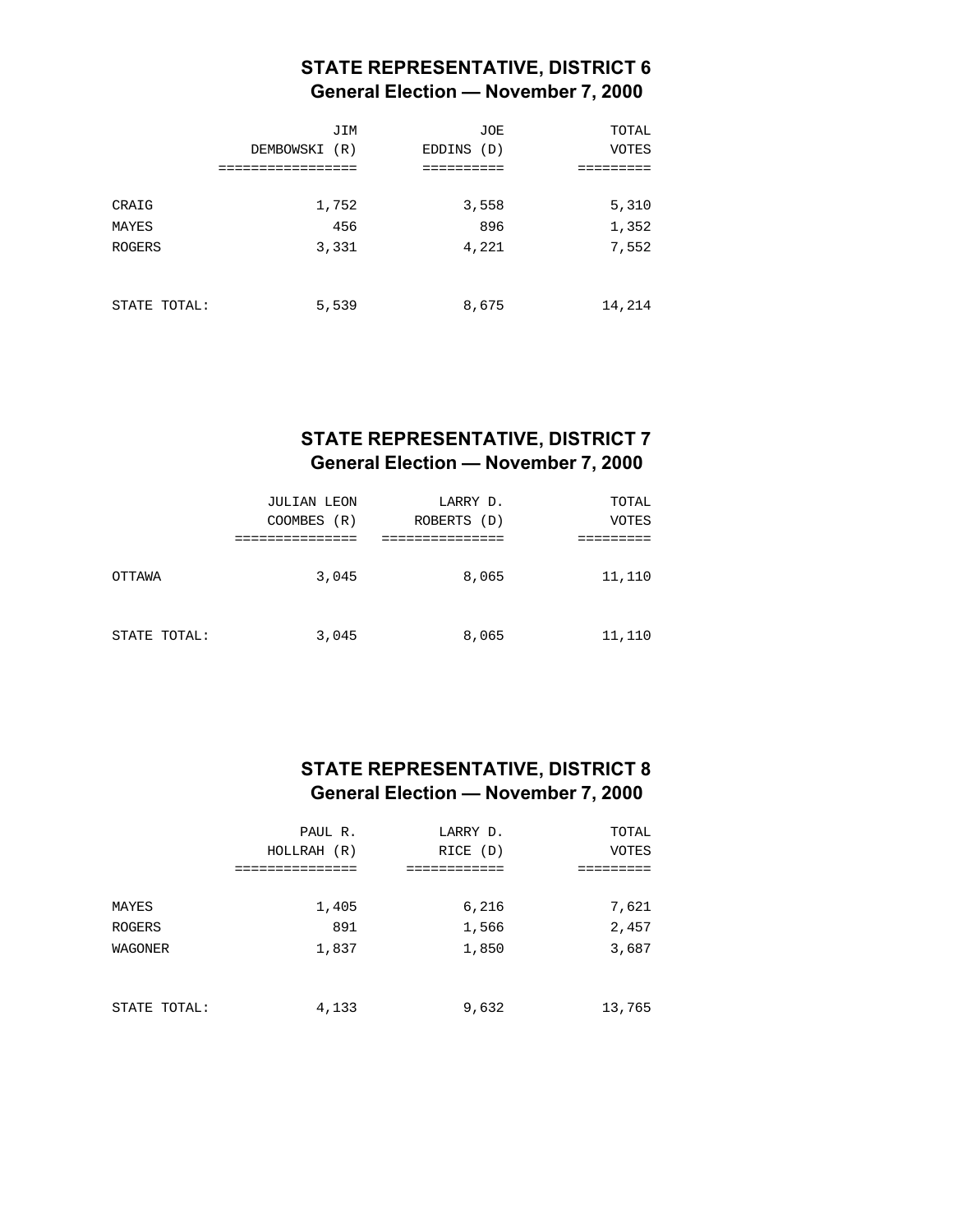### **STATE REPRESENTATIVE, DISTRICT 9 General Election — November 7, 2000**

|              | TAD<br>(R)<br>JONES | LIZ<br>NOTTINGHAM<br>(D) | TOTAL<br>VOTES |
|--------------|---------------------|--------------------------|----------------|
| ROGERS       | 9,621               | 6,640                    | 16,261         |
| STATE TOTAL: | 9,621               | 6,640                    | 16,261         |

### **STATE REPRESENTATIVE, DISTRICT 10 General Election — November 7, 2000**

|              | RICK<br>ZINK, JR. (R)<br>----------- | GARY S.<br>TAYLOR (D) | TOTAL<br><b>VOTES</b> |
|--------------|--------------------------------------|-----------------------|-----------------------|
| NOWATA       | 903                                  | 2,829                 | 3,732                 |
| OSAGE        | 125                                  | 282                   | 407                   |
| WASHINGTON   | 1,875                                | 3,540                 | 5,415                 |
| STATE TOTAL: | 2,903                                | 6,651                 | 9,554                 |

# **STATE REPRESENTATIVE, DISTRICT 12 General Election — November 7, 2000**

|              | CECIL      | JERRY W.   | TOTAL        |
|--------------|------------|------------|--------------|
|              | KUSLER (R) | HEFNER (D) | <b>VOTES</b> |
|              |            |            |              |
|              |            |            |              |
| MUSKOGEE     | 46         | 88         | 134          |
| WAGONER      | 5,143      | 8,419      | 13,562       |
|              |            |            |              |
|              |            |            |              |
| STATE TOTAL: | 5,189      | 8,507      | 13,696       |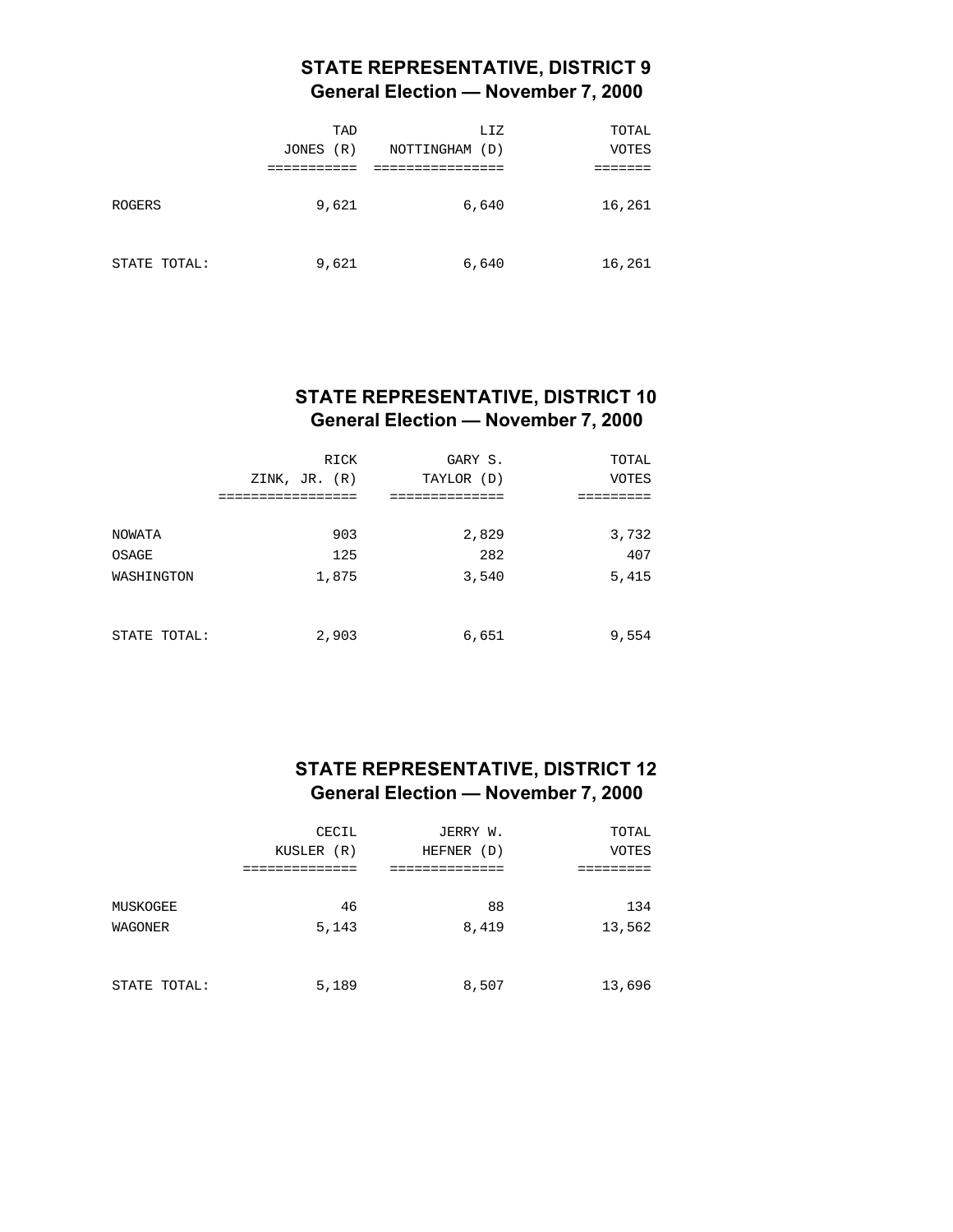# **STATE REPRESENTATIVE, DISTRICT 13 General Election — November 7, 2000**

|              | STUART<br>ERICSON<br>(R) | ALLAN<br>HARDER (D) | TOTAL<br><b>VOTES</b> |
|--------------|--------------------------|---------------------|-----------------------|
|              |                          |                     |                       |
| MUSKOGEE     | 4,641                    | 4,876               | 9,517                 |
| WAGONER      | 831                      | 466                 | 1,297                 |
| STATE TOTAL: | 5,472                    | 5,342               | 10,814                |

# **STATE REPRESENTATIVE, DISTRICT 14 General Election — November 7, 2000**

|              | <b>BOB</b><br>ROS (R) | <b>BARBARA</b><br>STAGGS (D) | TOTAL<br>VOTES |
|--------------|-----------------------|------------------------------|----------------|
| MUSKOGEE     | 3,950                 | 8,613                        | 12,563         |
| STATE TOTAL: | 3,950                 | 8,613                        | 12,563         |

### **STATE REPRESENTATIVE, DISTRICT 16 General Election — November 7, 2000**

|              | <b>DAL</b>   | M.C.      | TOTAL        |
|--------------|--------------|-----------|--------------|
|              | NEWBERRY (R) | LEIST (D) | <b>VOTES</b> |
|              |              |           |              |
|              |              |           |              |
| MUSKOGEE     | 377          | 1,033     | 1,410        |
| OKMULGEE     | 2,749        | 6,520     | 9,269        |
|              |              |           |              |
|              |              |           |              |
| STATE TOTAL: | 3,126        | 7,553     | 10,679       |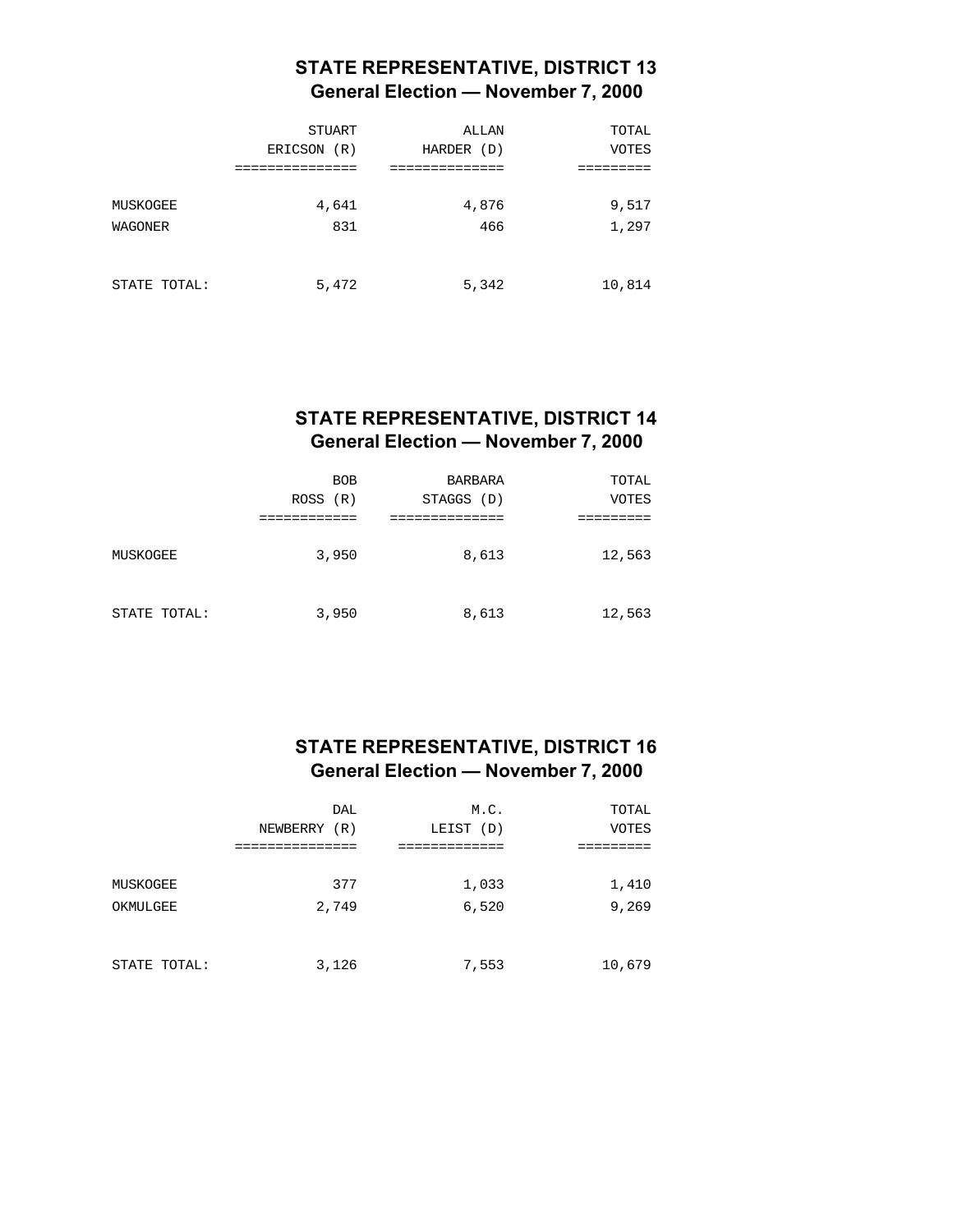# **STATE REPRESENTATIVE, DISTRICT 18 General Election — November 7, 2000**

|              | ANGELA<br>HENDRIX (R) | LLOYD L.<br>FIELDS<br>(D) | TOTAL<br>VOTES |
|--------------|-----------------------|---------------------------|----------------|
| PITTSBURG    | 5,986                 | 6,906                     | 12,892         |
| STATE TOTAL: | 5,986                 | 6,906                     | 12,892         |

# **STATE REPRESENTATIVE, DISTRICT 19 General Election — November 7, 2000**

|              | CLOY        | RANDALL LEE | TOTAL        |
|--------------|-------------|-------------|--------------|
|              | MALLETT (R) | ERWIN (D)   | <b>VOTES</b> |
| CHOCTAW      | 626         | 4,516       | 5,142        |
| MCCURTAIN    | 247         | 1,231       | 1,478        |
| PUSHMATAHA   | 773         | 3,460       | 4,233        |
| STATE TOTAL: | 1,646       | 9,207       | 10,853       |

### **STATE REPRESENTATIVE, DISTRICT 20 General Election — November 7, 2000**

|                 | <b>TOM</b>    | PAUL D.      | TOTAL        |
|-----------------|---------------|--------------|--------------|
|                 | STEPHENS (R)  | $ROAN$ $(D)$ | <b>VOTES</b> |
|                 | ------------- | ==========   |              |
|                 |               |              |              |
| ATOKA           | 1,918         | 2,293        | 4,211        |
| <b>BRYAN</b>    | 247           | 363          | 610          |
| <b>COAL</b>     | 865           | 1,410        | 2,275        |
| <b>JOHNSTON</b> | 1,031         | 2,853        | 3,884        |
|                 |               |              |              |
|                 |               |              |              |
| STATE TOTAL:    | 4,061         | 6,919        | 10,980       |
|                 |               |              |              |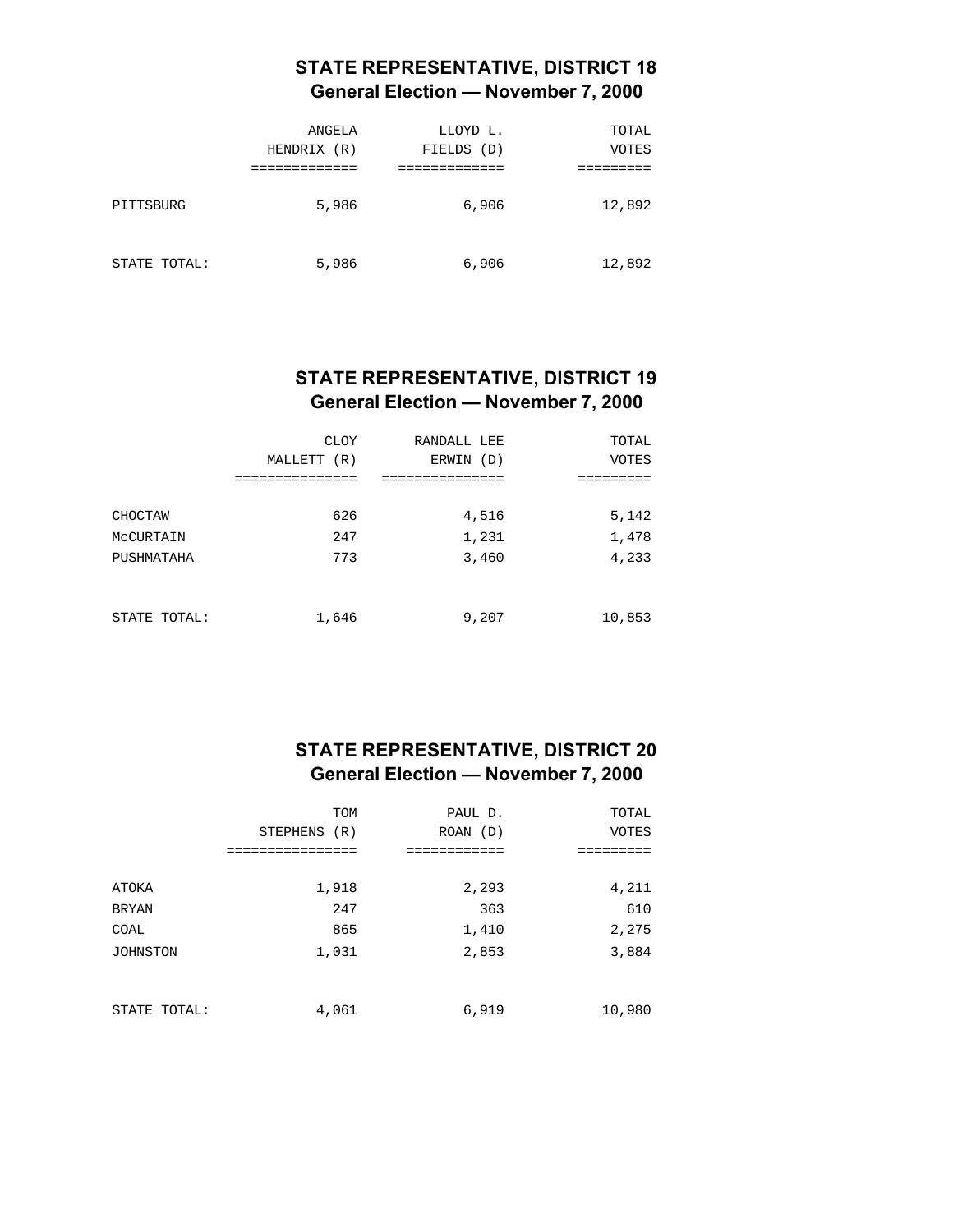# **STATE REPRESENTATIVE, DISTRICT 23 General Election — November 7, 2000**

|                        | <b>SUE</b><br>(R)<br>TIBBS | <b>BETTY</b><br>BOYD (D) | TOTAL<br><b>VOTES</b> |
|------------------------|----------------------------|--------------------------|-----------------------|
| <b>ROGERS</b><br>TULSA | 492<br>5,254               | 402<br>4,852             | 894<br>10,106         |
| STATE TOTAL:           | 5,746                      | 5,254                    | 11,000                |

# **STATE REPRESENTATIVE, DISTRICT 25 General Election — November 7, 2000**

|              | WALTER LEWIS<br>TRYON (R) | <b>BOB</b><br>PLUNK (D) | TOTAL<br>VOTES |
|--------------|---------------------------|-------------------------|----------------|
| PONTOTOC     | 2,586                     | 8,683                   | 11,269         |
| STATE TOTAL: | 2,586                     | 8,683                   | 11,269         |

#### **STATE REPRESENTATIVE, DISTRICT 26 General Election — November 7, 2000**

|              | <b>KRIS</b><br>STEELE (R) | TERRY<br>LaVALLEY (D) | TOTAL<br>VOTES |
|--------------|---------------------------|-----------------------|----------------|
|              |                           |                       |                |
| POTTAWATOMIE | 6,162                     | 5,123                 | 11,285         |
| STATE TOTAL: | 6,162                     | 5,123                 | 11,285         |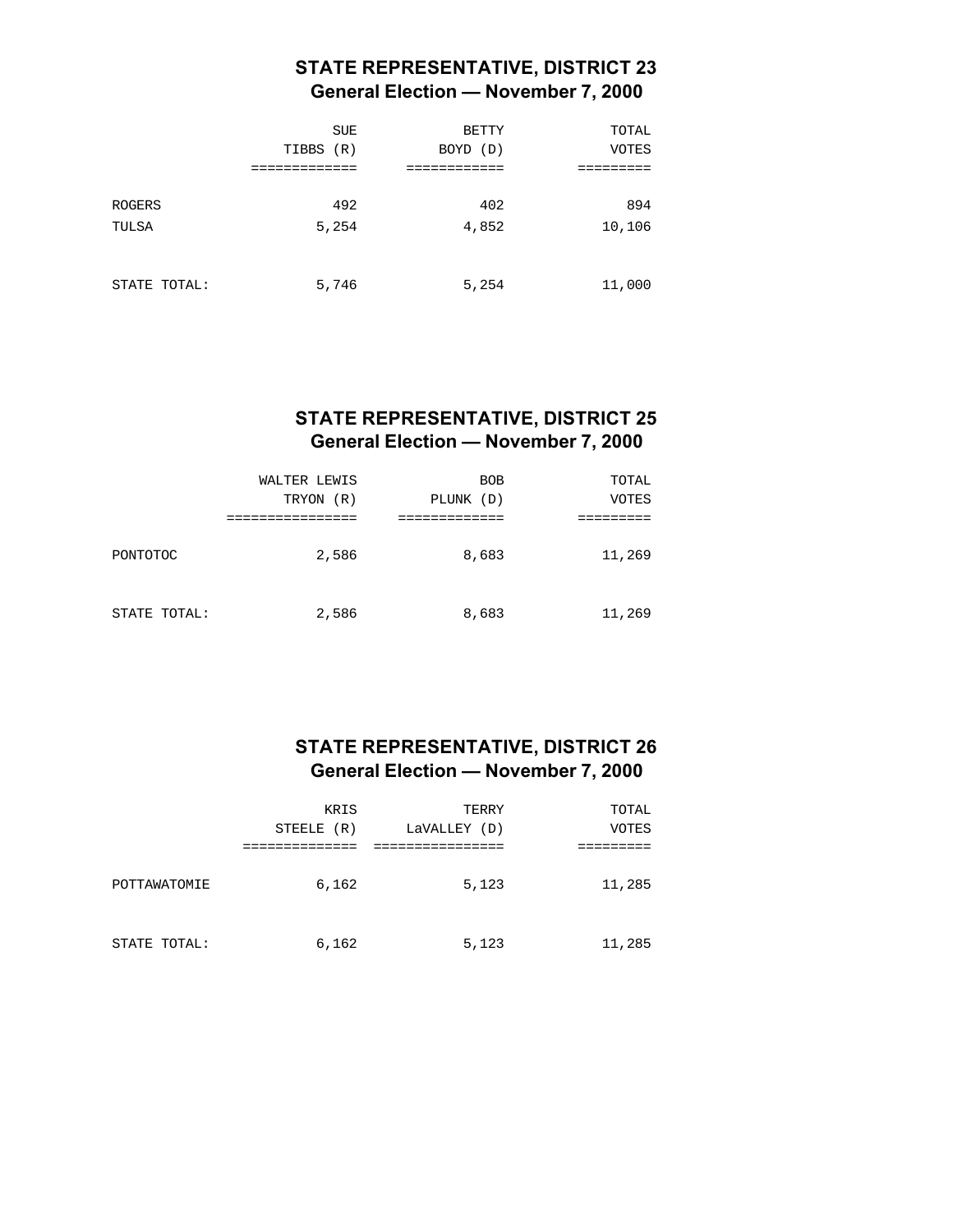# **STATE REPRESENTATIVE, DISTRICT 27 General Election — November 7, 2000**

|              | <b>JOHN</b><br>HERTZ<br>(R) | <b>DALE</b><br>SMITH (D) | TOTAL<br><b>VOTES</b> |
|--------------|-----------------------------|--------------------------|-----------------------|
|              |                             |                          |                       |
| CLEVELAND    | 887                         | 589                      | 1,476                 |
| LINCOLN      | 367                         | 366                      | 733                   |
| POTTAWATOMIE | 3,789                       | 5,807                    | 9,596                 |
|              |                             |                          |                       |
|              |                             |                          |                       |
| STATE TOTAL: | 5,043                       | 6,762                    | 11,805                |

# **STATE REPRESENTATIVE, DISTRICT 30 General Election — November 7, 2000**

|              | LOU        | MIKE      | TOTAL        |
|--------------|------------|-----------|--------------|
|              | MARTIN (R) | TYLER (D) | <b>VOTES</b> |
|              |            |           |              |
|              |            |           |              |
| CREEK        | 3,781      | 6,351     | 10,132       |
| TULSA        | 751        | 850       | 1,601        |
|              |            |           |              |
|              |            |           |              |
| STATE TOTAL: | 4,532      | 7,201     | 11,733       |

#### **STATE REPRESENTATIVE, DISTRICT 32 General Election — November 7, 2000**

|              | KENT           | <b>DANNY</b>  | TOTAL        |
|--------------|----------------|---------------|--------------|
|              | FRISKUP<br>(R) | MORGAN<br>(D) | <b>VOTES</b> |
|              |                |               |              |
|              |                |               |              |
| CREEK        | 571            | 816           | 1,387        |
| LINCOLN      | 5,685          | 5,079         | 10,764       |
|              |                |               |              |
|              |                |               |              |
| STATE TOTAL: | 6,256          | 5,895         | 12,151       |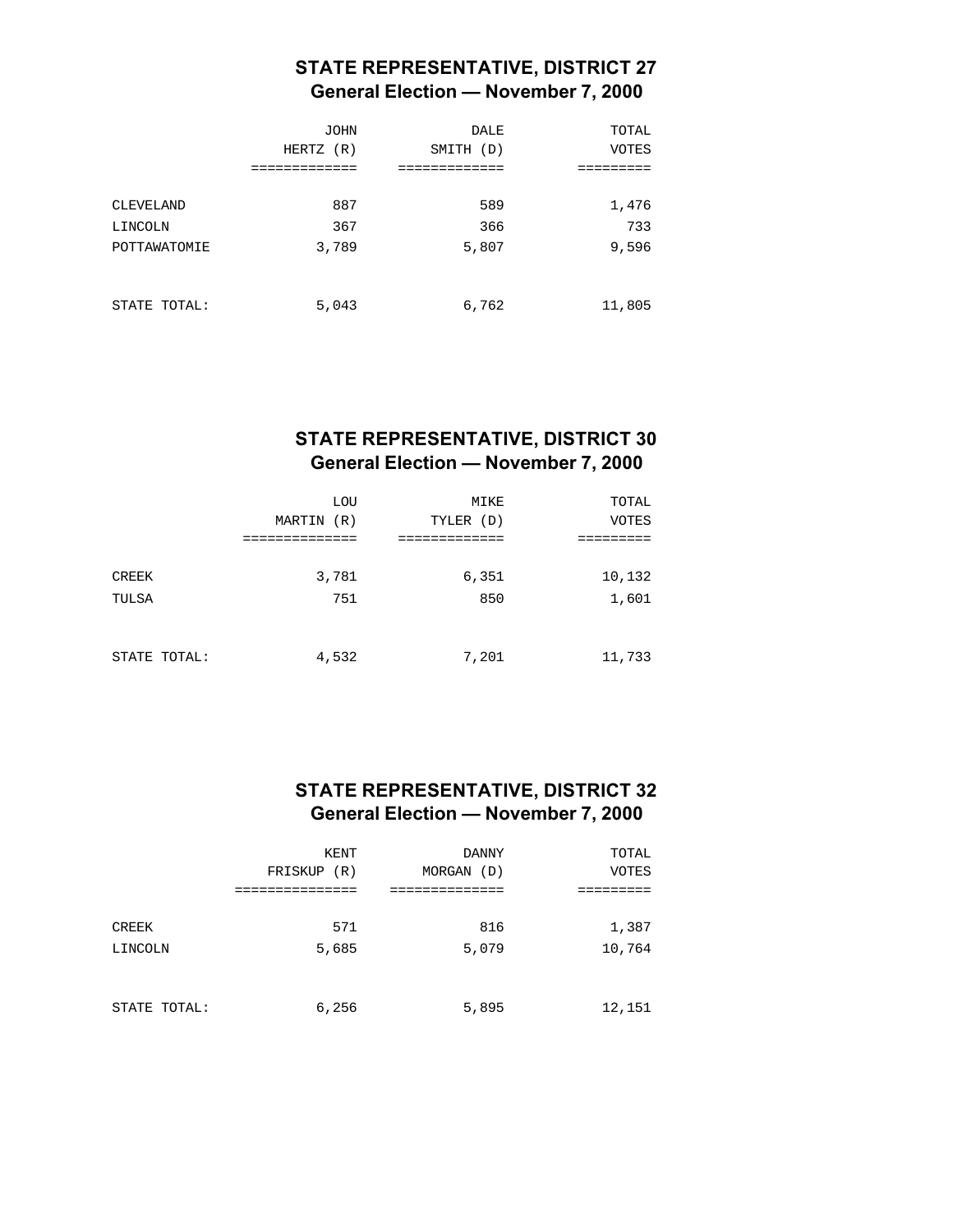# **STATE REPRESENTATIVE, DISTRICT 36 General Election — November 7, 2000**

|              | <b>JOHN</b><br>VEENKER (R) | JOE L.<br>SWEEDEN<br>(D) | TOTAL<br><b>VOTES</b> |
|--------------|----------------------------|--------------------------|-----------------------|
|              |                            |                          |                       |
| OSAGE        | 3,084                      | 6,147                    | 9,231                 |
| TULSA        | 346                        | 1,198                    | 1,544                 |
|              |                            |                          |                       |
| STATE TOTAL: | 3,430                      | 7,345                    | 10,775                |

# **STATE REPRESENTATIVE, DISTRICT 40 General Election — November 7, 2000**

|              | MIKE<br>O'NEAL (R) | JOHN<br>SELLERS<br>(D) | TOTAL<br><b>VOTES</b> |
|--------------|--------------------|------------------------|-----------------------|
|              |                    |                        |                       |
| GARFIELD     | 4,584              | 4,157                  | 8,741                 |
| STATE TOTAL: | 4,584              | 4,157                  | 8,741                 |

#### **STATE REPRESENTATIVE, DISTRICT 43 General Election — November 7, 2000**

|              | <b>RAY</b> | LISA A.     | TOTAL        |
|--------------|------------|-------------|--------------|
|              | YOUNG (R)  | COLLINS (D) | <b>VOTES</b> |
|              |            |             |              |
| CANADIAN     | 7,310      | 3,612       | 10,922       |
| OKLAHOMA     | 1,799      | 803         | 2,602        |
|              |            |             |              |
|              |            |             |              |
| STATE TOTAL: | 9,109      | 4,415       | 13,524       |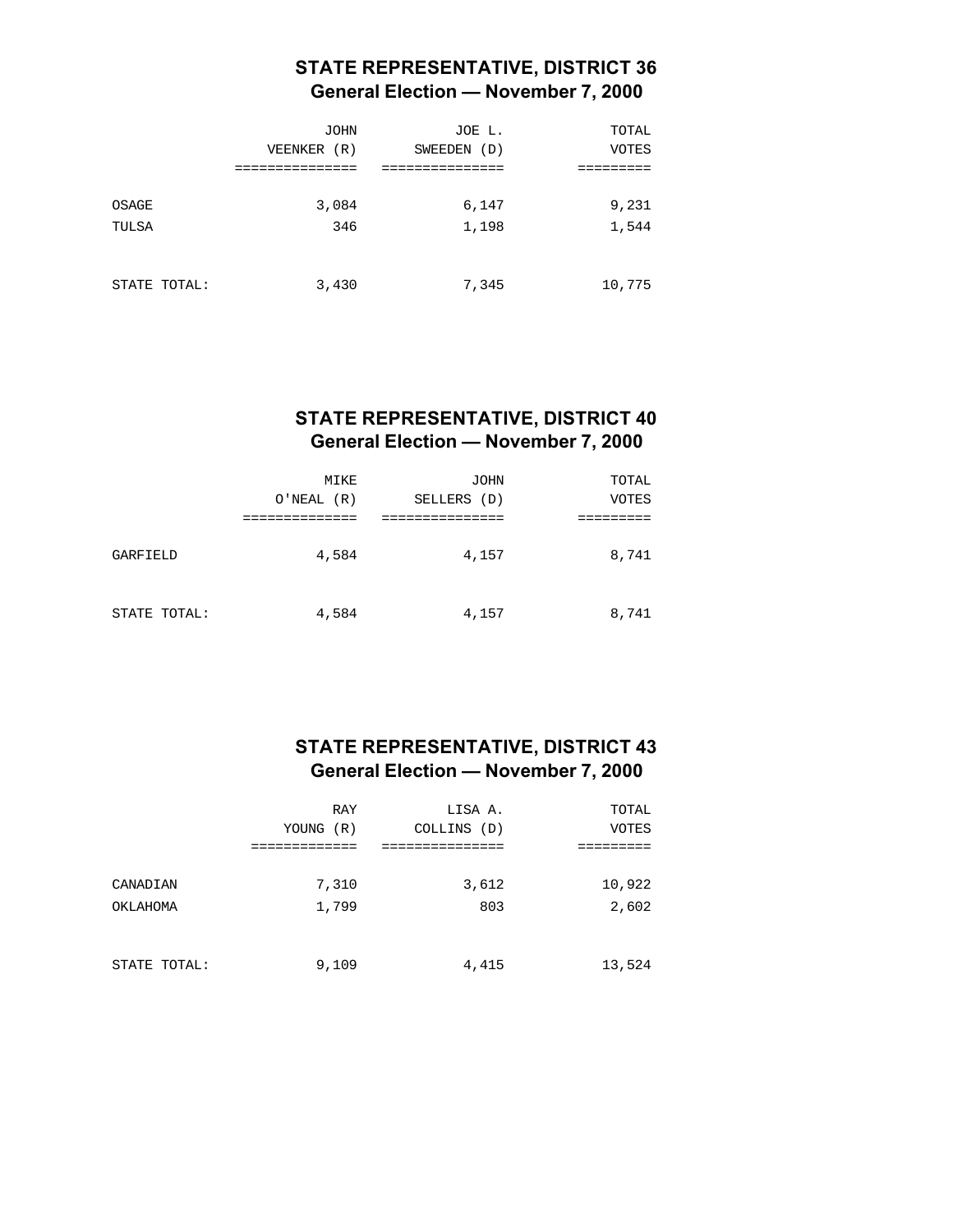# **STATE REPRESENTATIVE, DISTRICT 44 General Election — November 7, 2000**

|              | MELISSA          | BILL           | AARON D.    | TOTAL        |
|--------------|------------------|----------------|-------------|--------------|
|              | MCLAWHORN<br>(R) | NATIONS<br>(D) | (L)<br>LEIN | <b>VOTES</b> |
|              | ---------        |                |             |              |
| CLEVELAND    | 5,898            | 6,034          | 290         | 12,222       |
| STATE TOTAL: | 5,898            | 6,034          | 290         | 12,222       |

#### **STATE REPRESENTATIVE, DISTRICT 45 General Election — November 7, 2000**

|              | THAD                  | WALLACE        | TOTAL        |
|--------------|-----------------------|----------------|--------------|
|              | <b>BALKMAN</b><br>(R) | COLLINS<br>(D) | <b>VOTES</b> |
|              | ---------             |                |              |
| CLEVELAND    | 6,668                 | 6,236          | 12,904       |
| STATE TOTAL: | 6,668                 | 6,236          | 12,904       |

### **STATE REPRESENTATIVE, DISTRICT 46 General Election — November 7, 2000**

|                  | <b>DOUG</b><br>MILLER (R) | CHAD<br>HALL (D) | TOTAL<br>VOTES |
|------------------|---------------------------|------------------|----------------|
|                  |                           |                  |                |
| <b>CLEVELAND</b> | 3,105                     | 2,367            | 5,472          |
| MCCLAIN          | 4,786                     | 3,924            | 8,710          |
|                  |                           |                  |                |
| STATE TOTAL:     | 7,891                     | 6,291            | 14,182         |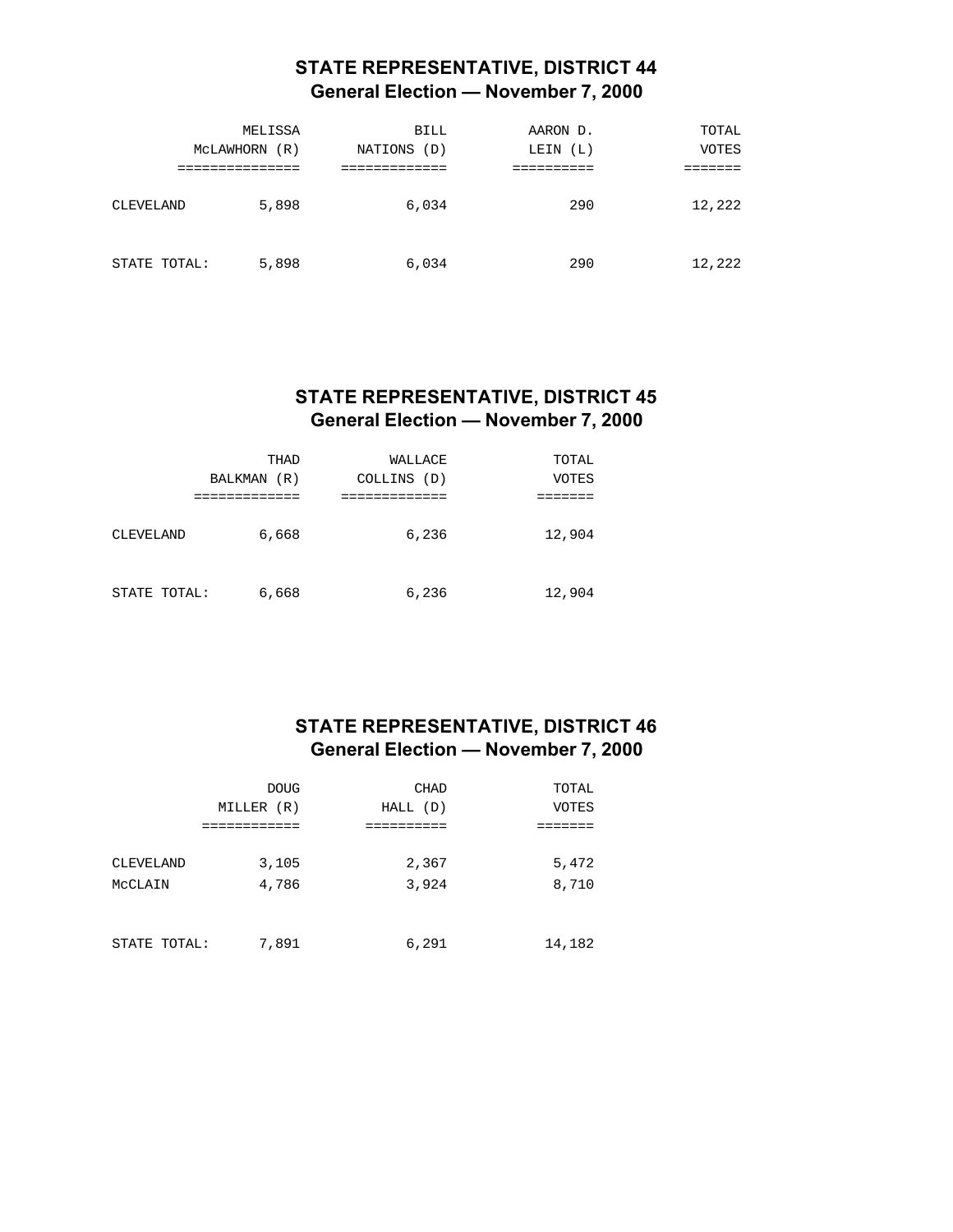# **STATE REPRESENTATIVE, DISTRICT 47 General Election — November 7, 2000**

|              | SUSAN          | <b>BILL</b> | TOTAL        |
|--------------|----------------|-------------|--------------|
|              | WINCHESTER (R) | OCKER (D)   | <b>VOTES</b> |
| CANADIAN     | 1,771          | 551         | 2,322        |
| GRADY        | 6,542          | 3,284       | 9,826        |
| STATE TOTAL: | 8,313          | 3,835       | 12,148       |

# **STATE REPRESENTATIVE, DISTRICT 48 General Election — November 7, 2000**

|              | <b>GREG</b> | MIKE         | TOTAL        |
|--------------|-------------|--------------|--------------|
|              | PIATT (R)   | SULLIVAN (D) | <b>VOTES</b> |
|              |             |              |              |
|              |             |              |              |
| CARTER       | 5,658       | 4,139        | 9,797        |
| GARVIN       | 278         | 323          | 601          |
| MURRAY       | 274         | 450          | 724          |
|              |             |              |              |
|              |             |              |              |
| STATE TOTAL: | 6,210       | 4,912        | 11,122       |

# **STATE REPRESENTATIVE, DISTRICT 50 General Election — November 7, 2000**

|              | CYNTHIA    | JARI       | TOTAL        |
|--------------|------------|------------|--------------|
|              | WHALEY (R) | ASKINS (D) | <b>VOTES</b> |
|              |            |            |              |
| STEPHENS     | 4,529      | 8,280      | 12,809       |
| STATE TOTAL: | 4,529      | 8,280      | 12,809       |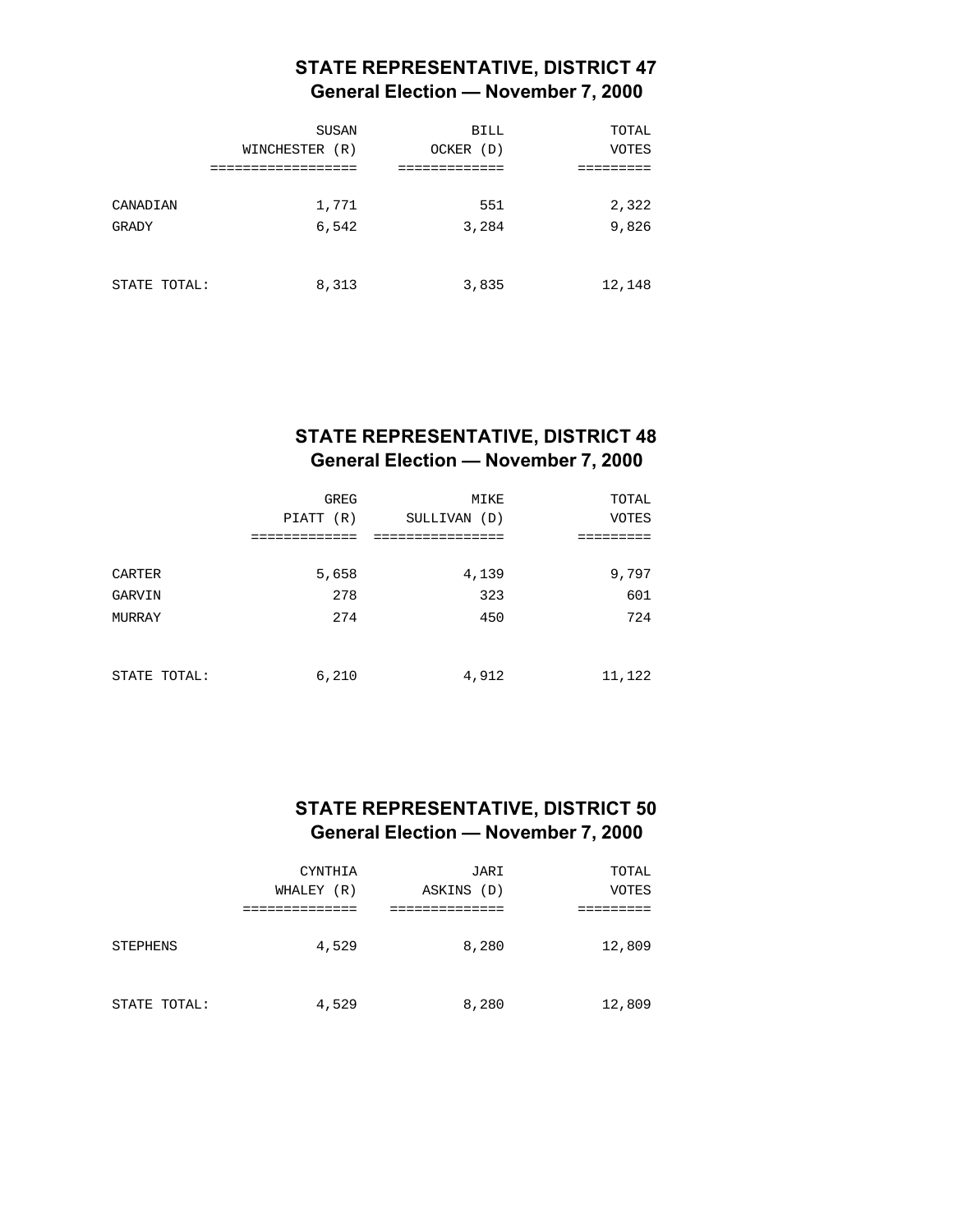# **STATE REPRESENTATIVE, DISTRICT 56 General Election — November 7, 2000**

|              | <b>PAT</b><br>HAYES (R) | <b>RON</b><br>LANGMACHER (D) | TOTAL<br><b>VOTES</b> |
|--------------|-------------------------|------------------------------|-----------------------|
|              |                         |                              |                       |
| CADDO        | 1,923                   | 5,449                        | 7,372                 |
| CANADIAN     | 226                     | 243                          | 469                   |
| GRADY        | 570                     | 843                          | 1,413                 |
| STATE TOTAL: | 2,719                   | 6,535                        | 9,254                 |

# **STATE REPRESENTATIVE, DISTRICT 57 General Election — November 7, 2000**

|               | RICK<br>KOCH (R) | JAMES E.<br>COVEY (D) | TOTAL<br><b>VOTES</b> |
|---------------|------------------|-----------------------|-----------------------|
|               | ----------       | ---------             |                       |
| <b>BLAINE</b> | 514              | 629                   | 1,143                 |
| <b>CUSTER</b> | 4,318            | 5,322                 | 9,640                 |
| <b>DEWEY</b>  | 28               | 97                    | 125                   |
| STATE TOTAL:  | 4,860            | 6,048                 | 10,908                |

### **STATE REPRESENTATIVE, DISTRICT 59 General Election — November 7, 2000**

|                 | MICHAEL  | <b>CLAY</b> | TOTAL        |
|-----------------|----------|-------------|--------------|
|                 | NINE (R) | POPE (D)    | <b>VOTES</b> |
|                 |          |             |              |
|                 |          |             |              |
| <b>BLAINE</b>   | 712      | 2,148       | 2,860        |
| DEWEY           | 495      | 1,562       | 2,057        |
| ELLIS           | 498      | 1,492       | 1,990        |
| KINGFISHER      | 1,309    | 2,320       | 3,629        |
| ROGER MILLS     | 164      | 199         | 363          |
| <b>WOODWARD</b> | 596      | 1,032       | 1,628        |
|                 |          |             |              |
| STATE TOTAL:    | 3,774    | 8,753       | 12,527       |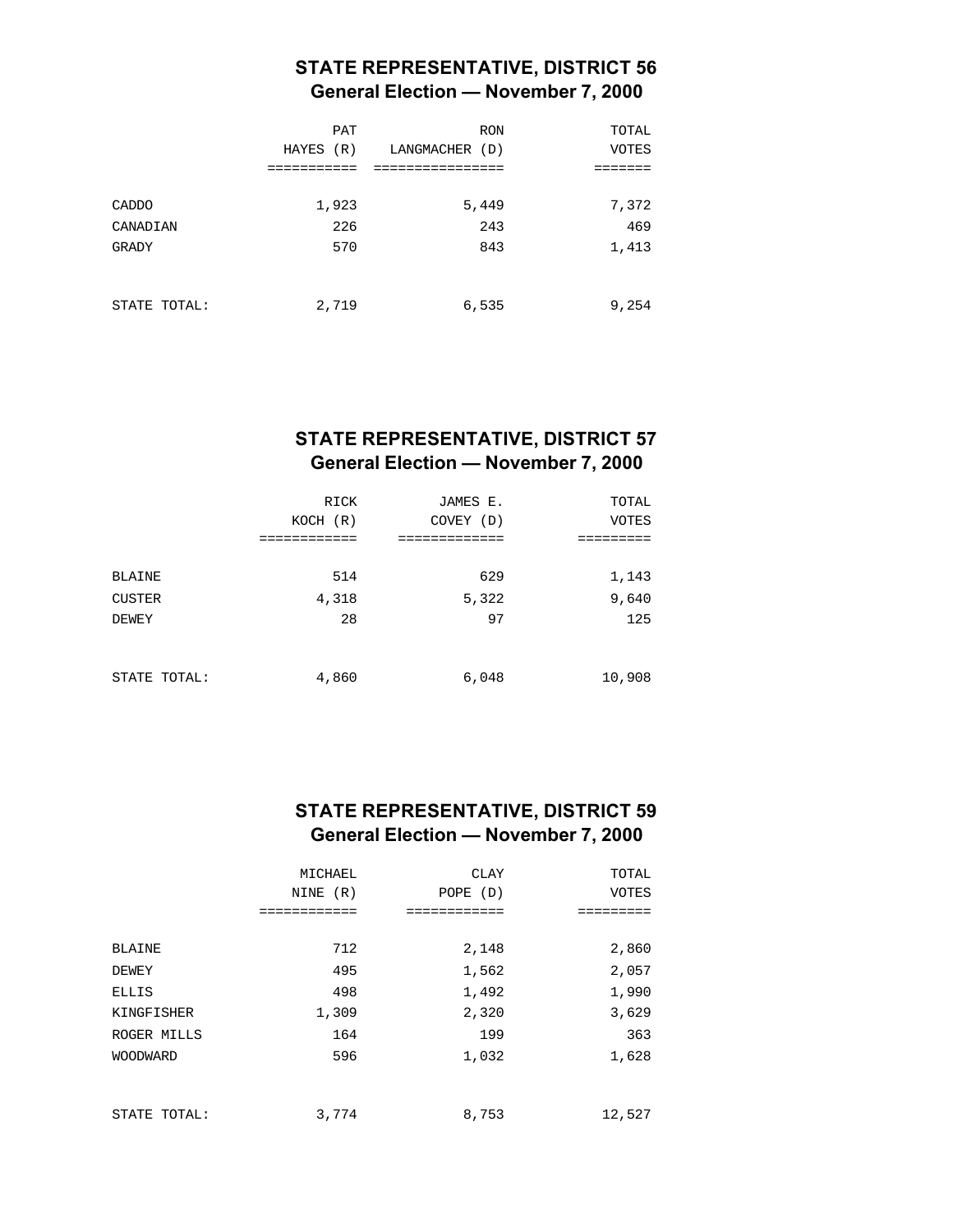# **STATE REPRESENTATIVE, DISTRICT 61 General Election — November 7, 2000**

|                           | <b>DON</b><br>UKENS (R)<br>--------- | JACK<br>BEGLEY (D) | TOTAL<br><b>VOTES</b><br>===== |
|---------------------------|--------------------------------------|--------------------|--------------------------------|
| <b>BEAVER</b><br>CIMARRON | 1,140<br>701                         | 1,270<br>764       | 2,410<br>1,465                 |
| HARPER<br>TEXAS           | 655<br>2,287                         | 982<br>3,761       | 1,637<br>6,048                 |
| <b>WOODWARD</b>           | 89                                   | 144                | 233                            |
| STATE TOTAL:              | 4,872                                | 6,921              | 11,793                         |

#### **STATE REPRESENTATIVE, DISTRICT 63 General Election — November 7, 2000**

|              | GARY A.<br>JONES (R) | LOYD<br>BENSON<br>(D) | TOTAL<br><b>VOTES</b> |
|--------------|----------------------|-----------------------|-----------------------|
|              |                      |                       |                       |
| COMANCHE     | 2,178                | 5,016                 | 7,194                 |
| TILLMAN      | 344                  | 2,964                 | 3,308                 |
|              |                      |                       |                       |
| STATE TOTAL: | 2,522                | 7,980                 | 10,502                |

#### **STATE REPRESENTATIVE, DISTRICT 64 General Election — November 7, 2000**

|              | ED<br>JANTZEN<br>(R) | <b>RON</b><br>KIRBY<br>(D) | TOTAL<br><b>VOTES</b> |
|--------------|----------------------|----------------------------|-----------------------|
|              |                      |                            |                       |
| COMANCHE     | 1,941                | 5,030                      | 6,971                 |
| STATE TOTAL: | 1,941                | 5,030                      | 6,971                 |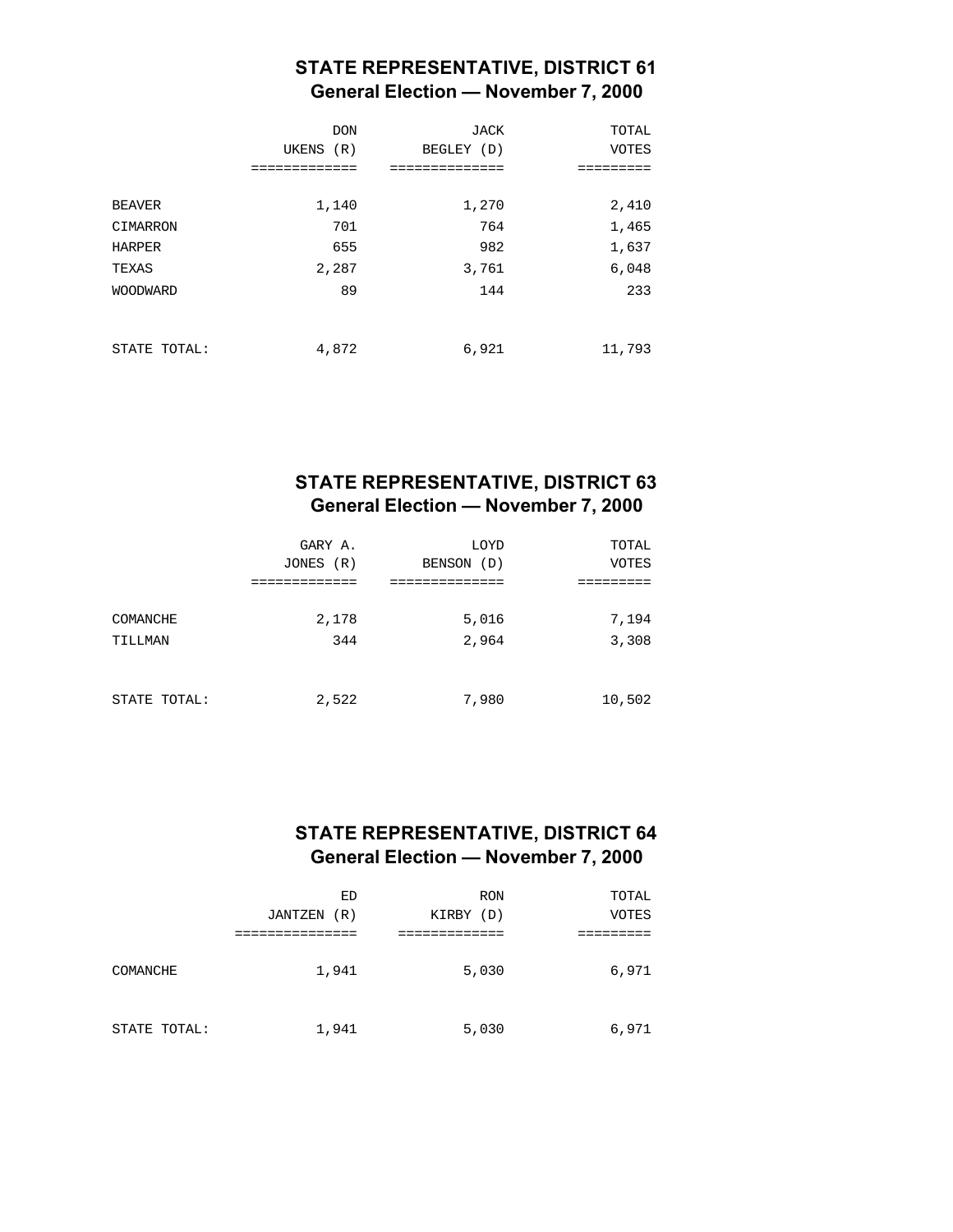# **STATE REPRESENTATIVE, DISTRICT 66 General Election — November 7, 2000**

|              | CAROLYN<br>DUBIE<br>(R) | <b>RUSS</b><br>ROACH (D) | TOTAL<br>VOTES |
|--------------|-------------------------|--------------------------|----------------|
| TULSA        | 4,830                   | 6,039                    | 10,869         |
| STATE TOTAL: | 4,830                   | 6,039                    | 10,869         |

#### **STATE REPRESENTATIVE, DISTRICT 68 General Election — November 7, 2000**

|              | CHRIS<br>BENGE (R) | SHELBY D.<br>SATTERFIELD (D) | TOTAL<br><b>VOTES</b> |
|--------------|--------------------|------------------------------|-----------------------|
| TULSA        | 7,489              | 4,699                        | 12,188                |
| STATE TOTAL: | 7,489              | 4,699                        | 12,188                |

### **STATE REPRESENTATIVE, DISTRICT 73 General Election — November 7, 2000**

|              | EDITH      | <b>DON</b> | TOTAL        |
|--------------|------------|------------|--------------|
|              | SHOALS (R) | ROSS (D)   | <b>VOTES</b> |
| OSAGE        | 365        | 1,779      | 2,144        |
| TULSA        | 1,128      | 6,419      | 7,547        |
| STATE TOTAL: | 1,493      | 8,198      | 9,691        |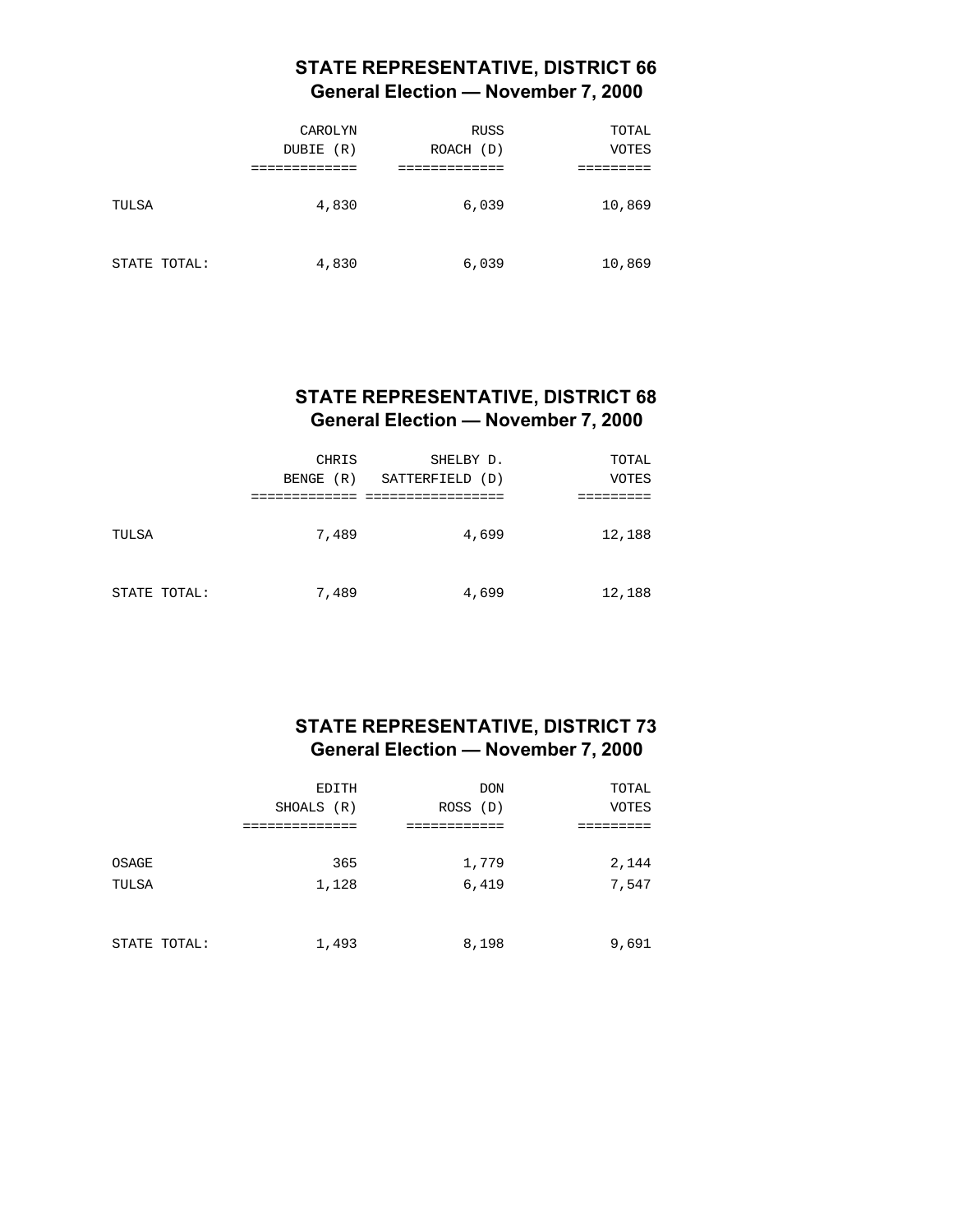# **STATE REPRESENTATIVE, DISTRICT 74 General Election — November 7, 2000**

| <b>JOHN</b> | PHIL             | ALBRO      | TOTAL        |
|-------------|------------------|------------|--------------|
| SMALIGO (R) | OSTRANDER<br>(D) | DANIEL (L) | <b>VOTES</b> |
|             |                  |            |              |
|             |                  |            |              |
| 395         | 502              | 9          | 906          |
| 691         | 368              | 11         | 1,070        |
| 6,911       | 6,846            | 149        | 13,906       |
|             |                  |            |              |
|             |                  |            |              |
| 7,997       | 7,716            | 169        | 15,882       |
|             | STATE TOTAL:     |            |              |

# **STATE REPRESENTATIVE, DISTRICT 77 General Election — November 7, 2000**

|              | MARK       | CASSIE MAE   |       | TOTAL  |
|--------------|------------|--------------|-------|--------|
|              | LIOTTA (R) | BREWSTER (D) |       | VOTES  |
|              |            |              |       |        |
| TULSA        | 5,384      |              | 5,028 | 10,412 |
| STATE TOTAL: | 5,384      |              | 5,028 | 10,412 |

# **STATE REPRESENTATIVE, DISTRICT 78 General Election — November 7, 2000**

|              | GAIL        | MARY       | TOTAL        |
|--------------|-------------|------------|--------------|
|              | (R)<br>ROOP | EASLEY (D) | <b>VOTES</b> |
|              |             |            |              |
| TULSA        | 5,732       | 8,553      | 14,285       |
| STATE TOTAL: | 5,732       | 8,553      | 14,285       |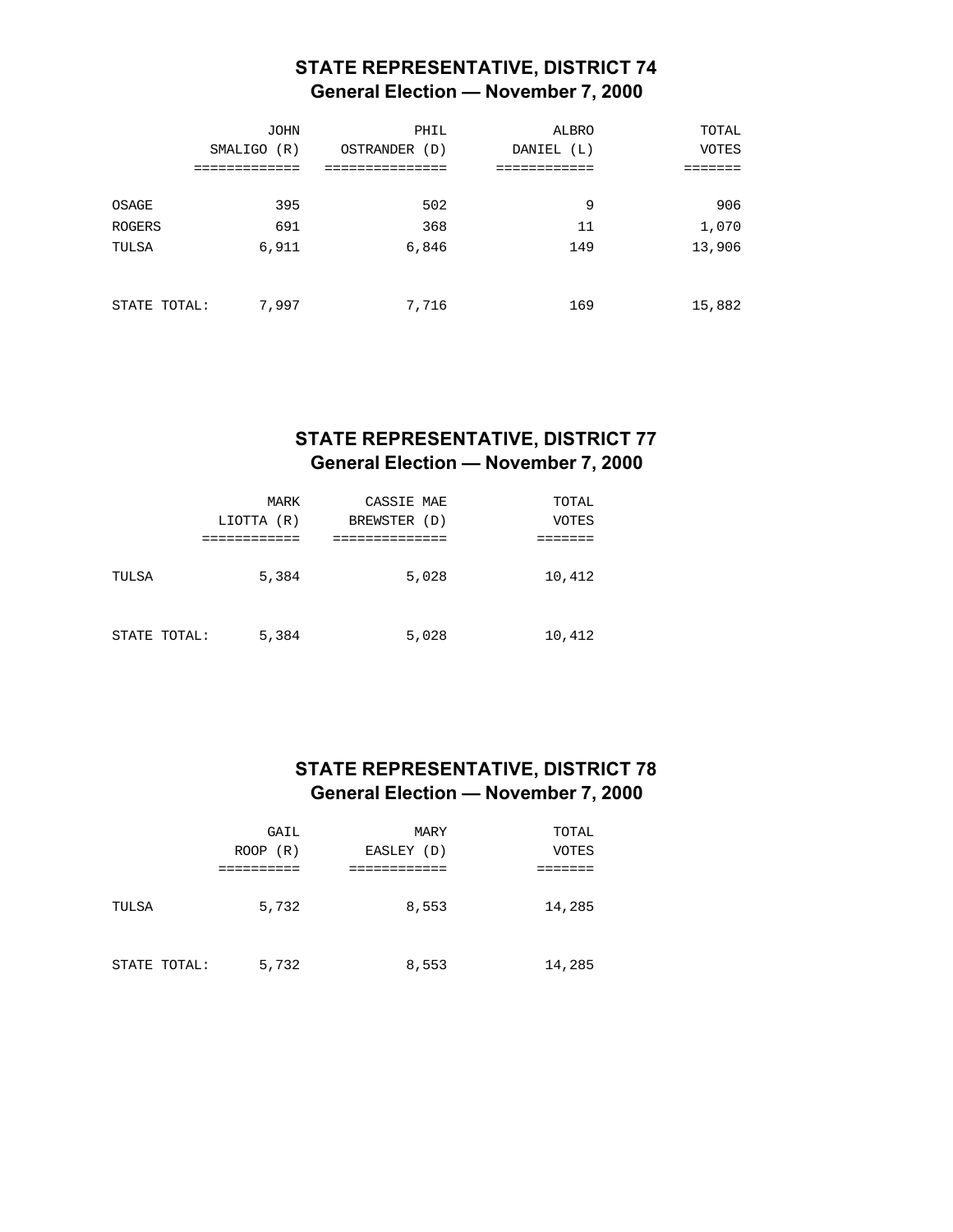# **STATE REPRESENTATIVE, DISTRICT 80 General Election — November 7, 2000**

|              | <b>RON</b><br>PETERSON<br>(R) | FRED<br>KEAS (D) | TOTAL<br><b>VOTES</b> |
|--------------|-------------------------------|------------------|-----------------------|
| TULSA        | 10,251                        | 4,616            | 14,867                |
| STATE TOTAL: | 10,251                        | 4,616            | 14,867                |

#### **STATE REPRESENTATIVE, DISTRICT 81 General Election — November 7, 2000**

|              | RAY<br>VAUGHN (R) | WARREN<br>NOLAN (D) | TOTAL<br><b>VOTES</b> |
|--------------|-------------------|---------------------|-----------------------|
| OKLAHOMA     | 11,878            | 3,502               | 15,380                |
| STATE TOTAL: | 11,878            | 3,502               | 15,380                |

### **STATE REPRESENTATIVE, DISTRICT 82 General Election — November 7, 2000**

|              | LEONARD E.<br>SULLIVAN<br>(R) | <b>STEVE</b><br>GALPIN<br>(L) | TOTAL<br><b>VOTES</b> |
|--------------|-------------------------------|-------------------------------|-----------------------|
|              |                               |                               |                       |
| OKLAHOMA     | 14,647                        | 2,003                         | 16,650                |
| STATE TOTAL: | 14,647                        | 2,003                         | 16,650                |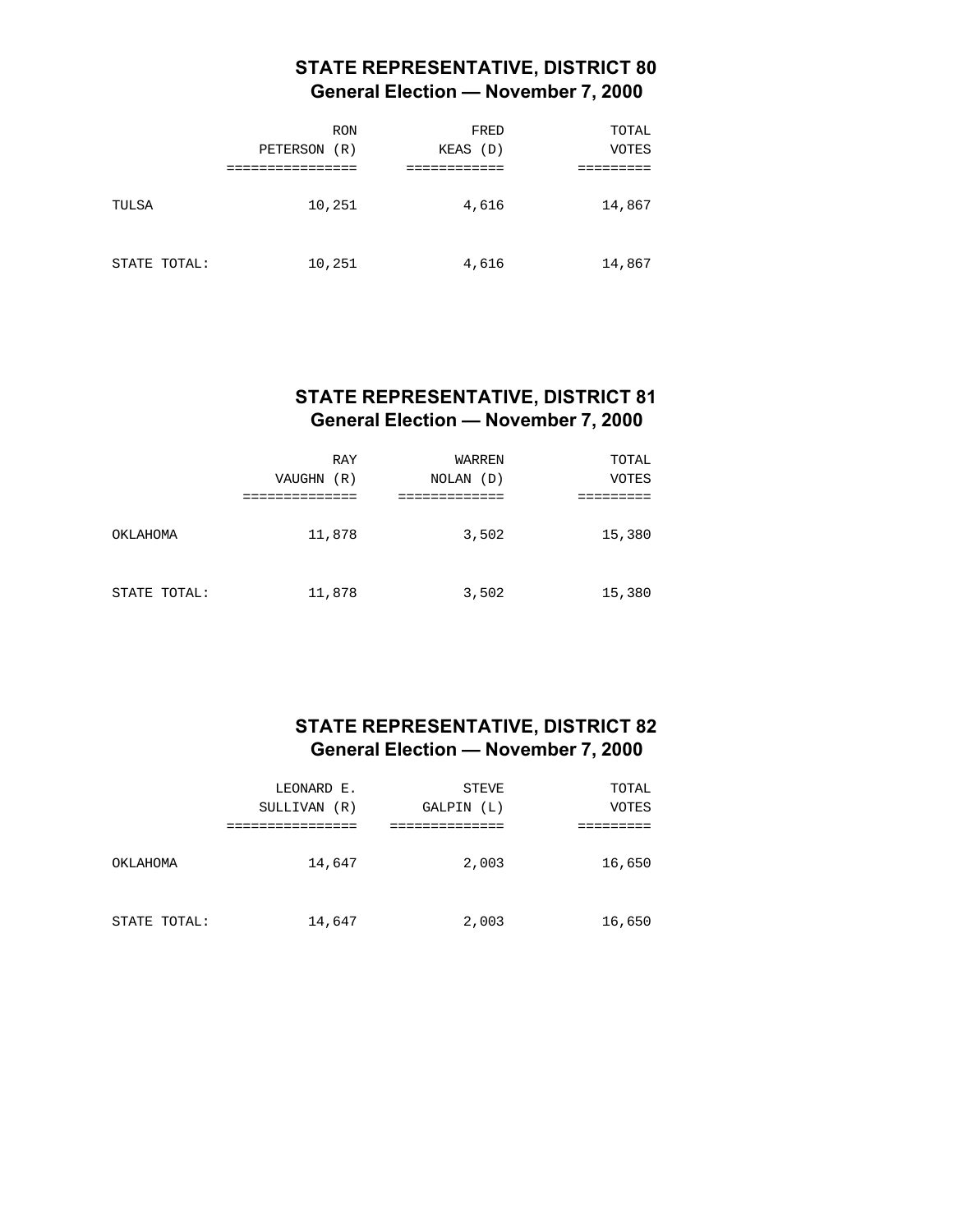# **STATE REPRESENTATIVE, DISTRICT 84 General Election — November 7, 2000**

|              | <b>BILL</b><br>GRAVES (R) | RONALD E.<br>WASSON<br>(D) | TOTAL<br><b>VOTES</b> |
|--------------|---------------------------|----------------------------|-----------------------|
| OKLAHOMA     | 8,176                     | 4,135                      | 12,311                |
| STATE TOTAL: | 8,176                     | 4,135                      | 12,311                |

#### **STATE REPRESENTATIVE, DISTRICT 86 General Election — November 7, 2000**

|              | RUSSELL D.<br>TURNER (R) | LARRY E.<br>ADAIR (D) | TOTAL<br><b>VOTES</b> |
|--------------|--------------------------|-----------------------|-----------------------|
|              | :===========             | :===========          |                       |
| ADAIR        | 2,259                    | 3,626                 | 5,885                 |
| CHEROKEE     | 429                      | 1,242                 | 1,671                 |
| DELAWARE     | 668                      | 1,724                 | 2,392                 |
| MAYES        | 161                      | 501                   | 662                   |
|              |                          |                       |                       |
| STATE TOTAL: | 3,517                    | 7,093                 | 10,610                |

#### **STATE REPRESENTATIVE, DISTRICT 87 General Election — November 7, 2000**

|              | ROBERT D.<br>WORTHEN (R) | AMY<br>CORLEY (D) | TOTAL<br><b>VOTES</b> |
|--------------|--------------------------|-------------------|-----------------------|
|              |                          |                   |                       |
| OKLAHOMA     | 5,495                    | 5,305             | 10,800                |
| STATE TOTAL: | 5,495                    | 5,305             | 10,800                |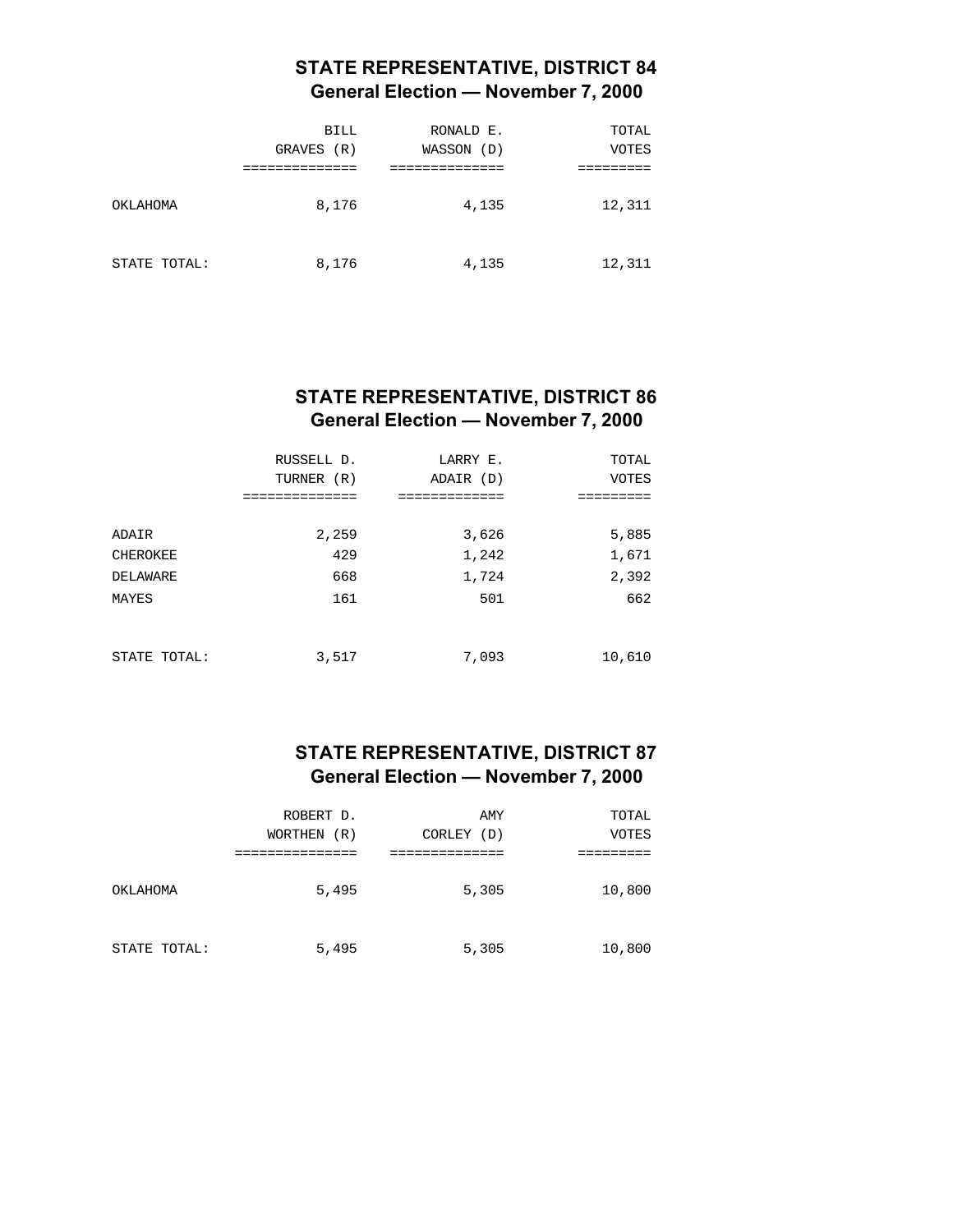# **STATE REPRESENTATIVE, DISTRICT 88 General Election — November 7, 2000**

|              | MIKE<br>OSBURN<br>(R) | <b>DEBBIE</b><br><b>BLACKBURN</b><br>(D) | TOTAL<br>VOTES |
|--------------|-----------------------|------------------------------------------|----------------|
| OKLAHOMA     | 2,840                 | 4,180                                    | 7,020          |
| STATE TOTAL: | 2,840                 | 4,180                                    | 7,020          |

#### **STATE REPRESENTATIVE, DISTRICT 91 General Election — November 7, 2000**

|                       | DAN<br>(R)<br>WEBB | PAUL A.<br>HEATH (D) | TOTAL<br><b>VOTES</b> |
|-----------------------|--------------------|----------------------|-----------------------|
| CLEVELAND<br>OKLAHOMA | 3,699<br>3,781     | 1,603<br>2,438       | 5,302<br>6,219        |
| STATE TOTAL:          | 7,480              | 4,041                | 11,521                |

#### **STATE REPRESENTATIVE, DISTRICT 92 General Election — November 7, 2000**

|              | JANA       | <b>BILL</b> | TOTAL |
|--------------|------------|-------------|-------|
|              | BARKER (R) | PAULK (D)   | VOTES |
|              |            |             |       |
| OKLAHOMA     | 3,786      | 4,443       | 8,229 |
| STATE TOTAL: | 3,786      | 4,443       | 8,229 |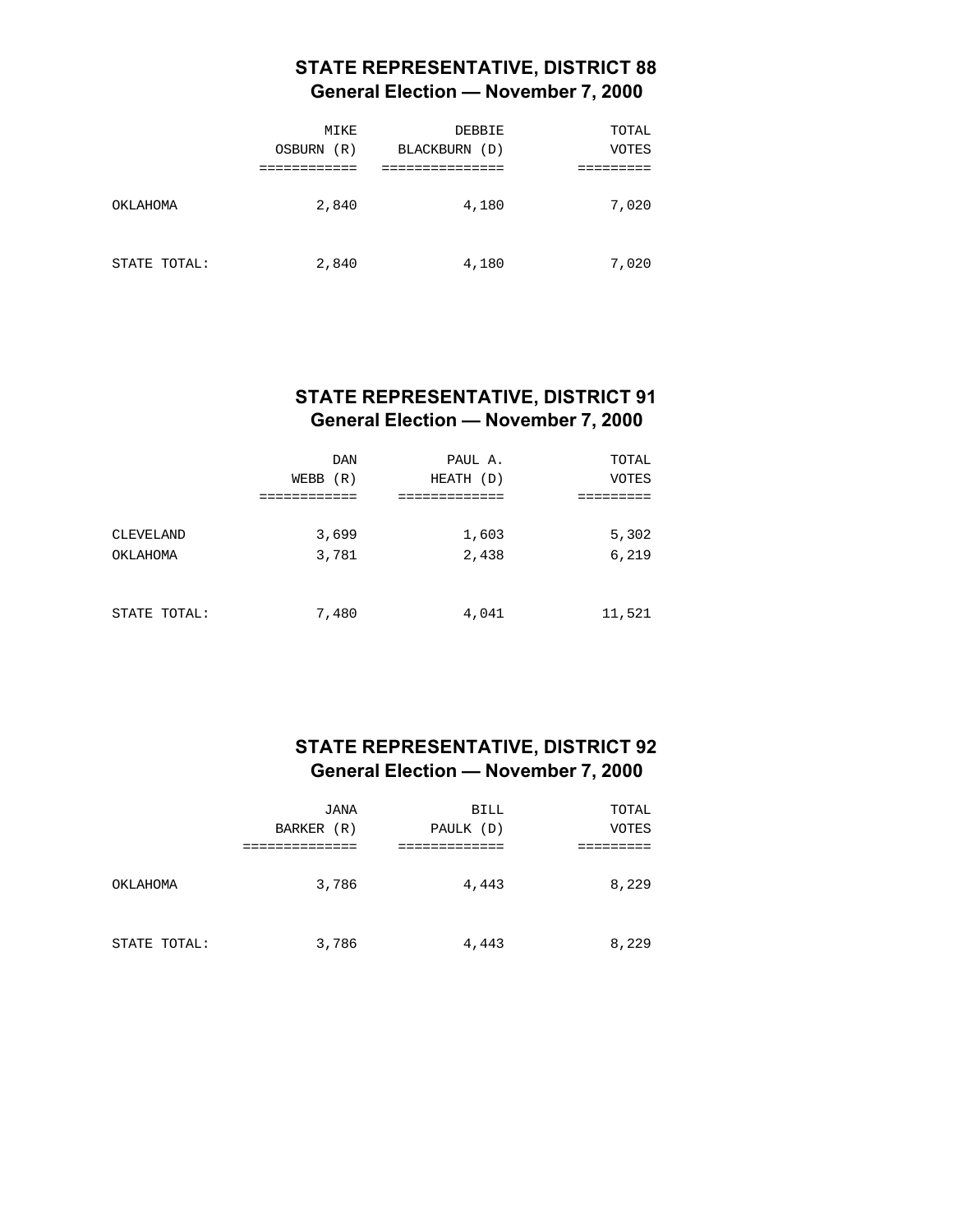# **STATE REPRESENTATIVE, DISTRICT 93 General Election — November 7, 2000**

|              | W.T. DUB<br>WHALEN<br>(R) | AL<br>LINDLEY<br>(D) | TOTAL<br>VOTES |
|--------------|---------------------------|----------------------|----------------|
| OKLAHOMA     | 2,634                     | 3,891                | 6,525          |
| STATE TOTAL: | 2,634                     | 3,891                | 6,525          |

#### **STATE REPRESENTATIVE, DISTRICT 94 General Election — November 7, 2000**

|              | KEVIN<br>CALVEY (R) | LARRY<br>WHITEHEAD<br>(D) | TOTAL<br>VOTES |
|--------------|---------------------|---------------------------|----------------|
| OKLAHOMA     | 5,926               | 3,031                     | 8,957          |
| STATE TOTAL: | 5,926               | 3,031                     | 8,957          |

### **STATE REPRESENTATIVE, DISTRICT 96 General Election — November 7, 2000**

|              | LANCE<br>CARGILL (R) | MARK<br>SEIKEL (D) | TOTAL<br><b>VOTES</b> |
|--------------|----------------------|--------------------|-----------------------|
| OKLAHOMA     | 7,597                | 6,394              | 13,991                |
| STATE TOTAL: | 7,597                | 6,394              | 13,991                |